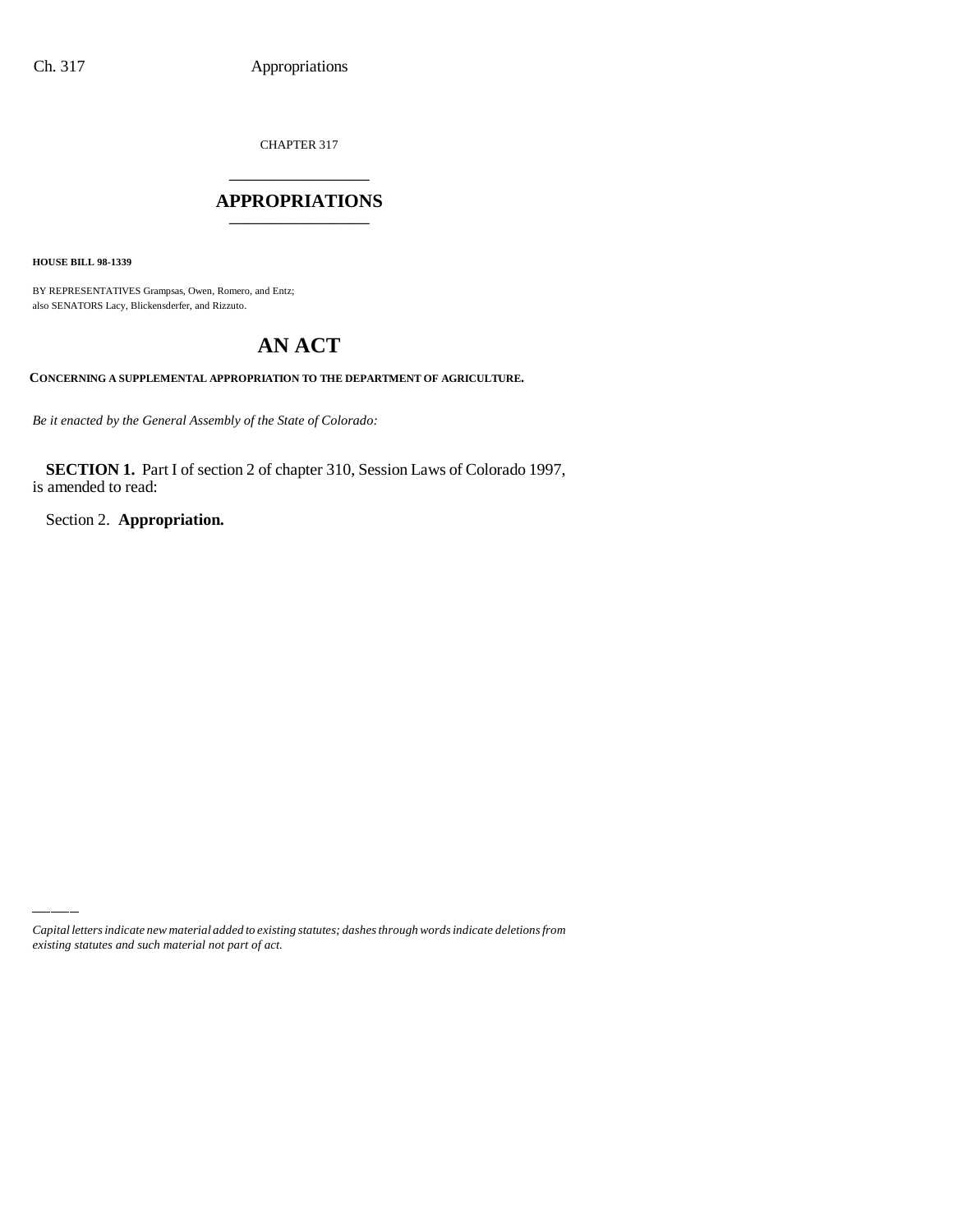## Ch. 317 Appropriations

|                 |       |                | APPROPRIATION FROM |              |               |                |  |  |  |  |
|-----------------|-------|----------------|--------------------|--------------|---------------|----------------|--|--|--|--|
|                 |       |                | <b>GENERAL</b>     |              | <b>CASH</b>   |                |  |  |  |  |
| ITEM &          |       | <b>GENERAL</b> | <b>FUND</b>        | CASH         | <b>FUNDS</b>  | <b>FEDERAL</b> |  |  |  |  |
| <b>SUBTOTAL</b> | TOTAL | FUND           | <b>EXEMPT</b>      | <b>FUNDS</b> | <b>EXEMPT</b> | <b>FUNDS</b>   |  |  |  |  |
|                 |       |                |                    |              |               |                |  |  |  |  |

### **PART I DEPARTMENT OF AGRICULTURE**

#### **(1) COMMISSIONER'S OFFICE AND ADMINISTRATIVE SERVICES**

| <b>Personal Services</b>  | 1,184,982    | 799,149 | $34,155^{\circ}$      | 334<br>$351,344(T)$ <sup>b</sup> |
|---------------------------|--------------|---------|-----------------------|----------------------------------|
|                           | $(21.7$ FTE) |         |                       |                                  |
| Health, Life, and Dental  | 561,940      | 248,636 | 309,315 <sup>a</sup>  | 3,989                            |
| Short-term Disability     | 22,209       | 11,502  | $10,489$ <sup>a</sup> | 218                              |
| Salary Survey and         |              |         |                       |                                  |
| Anniversary Increases     | 181,959      | 107,581 | 68,501 <sup>a</sup>   | 5,877                            |
| Workers' Compensation     | 139,597      | 73,698  | $64,559$ <sup>a</sup> | 1,340                            |
| <b>Operating Expenses</b> | 101,570      | 91,670  | $9,900^{\rm a}$       |                                  |
| Legal Services for 4,000  |              |         |                       |                                  |
| hours                     | 191,995      | 51,105  | $125,289^{\rm a}$     | 15,601                           |
| Purchase of Services from |              |         |                       |                                  |
| Computer Center           | 2,306        | 2,306   |                       |                                  |
| Payment to Risk           |              |         |                       |                                  |
| Management and Property   |              |         |                       |                                  |
| Funds                     | 11,796       | 6,672   | $5.015^{\circ}$       | 109                              |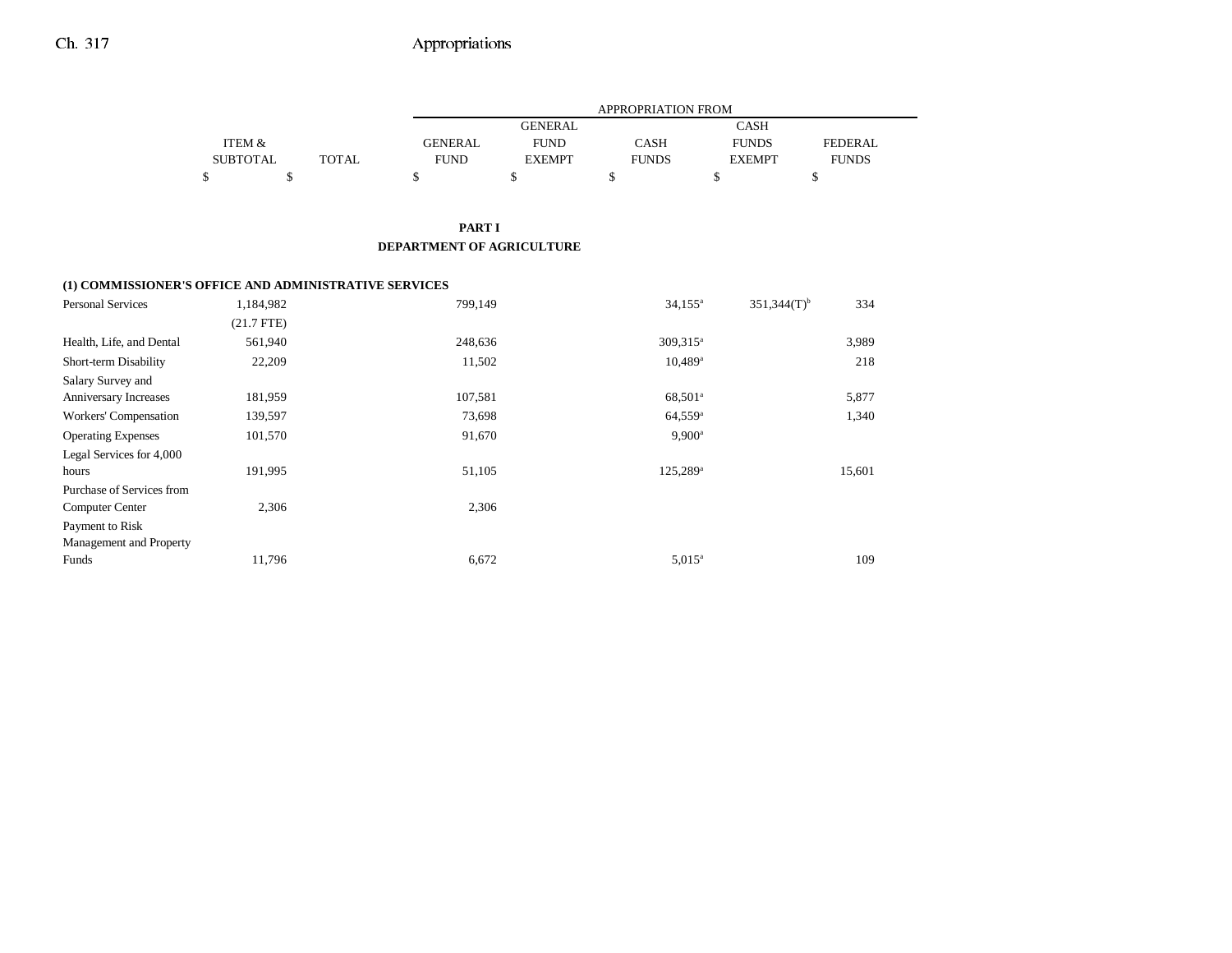| <b>Vehicle Lease Payments</b>   | 215,078 |           | 151,845 | $56,233^a$            | 7,000   |
|---------------------------------|---------|-----------|---------|-----------------------|---------|
| <b>Leased Space</b>             | 77,345  |           | 32,735  | $44,610^{\circ}$      |         |
| Capitol Complex Leased          |         |           |         |                       |         |
| Space                           | 112,927 |           | 84,430  | $28,497$ <sup>a</sup> |         |
| Lease Purchase for 700          |         |           |         |                       |         |
| Kipling                         | 200,978 |           | 137,943 | $63,035$ <sup>d</sup> |         |
| Utilities                       | 83,499  |           | 76,921  | $6.578$ <sup>d</sup>  |         |
| <b>Agricultural Statistics</b>  | 92,124  |           | 65,000  | $27,124^e$            |         |
| Grants                          | 220,906 |           |         |                       | 220,906 |
| <b>Indirect Cost Assessment</b> | 15,021  |           |         |                       | 15,021  |
|                                 |         | 3,416,232 |         |                       |         |

a These amounts shall be from fees collected by cash funded agencies within the Department.

b This amount shall be from statewide and departmental indirect cost recoveries.

c Of this amount, \$29,507 shall be from fees collected by the Brand Inspection Program, and \$15,103 shall be from fees collected by cash funded agencies within the Department.

d These amounts shall be from various cash funds.

e This amount shall be from cash raised from the sale of statistics books.

### **(2) AGRICULTURAL SERVICES DIVISION1**

| Personal Services         | 7,989,174 | 4.660.870     | $3,206,531$ <sup>a</sup> | 121,773     |
|---------------------------|-----------|---------------|--------------------------|-------------|
|                           |           | $(86.4)$ FTE) | $(70.2$ FTE)             | $(3.0$ FTE) |
| <b>Operating Expenses</b> | ,087,067  | 394.342       | 680,389 <sup>a</sup>     | 12,336      |
| Measurement Standard      |           |               |                          |             |
| Trucks                    | 120.347   | 120.347       |                          |             |

Ch. 317 Appropriations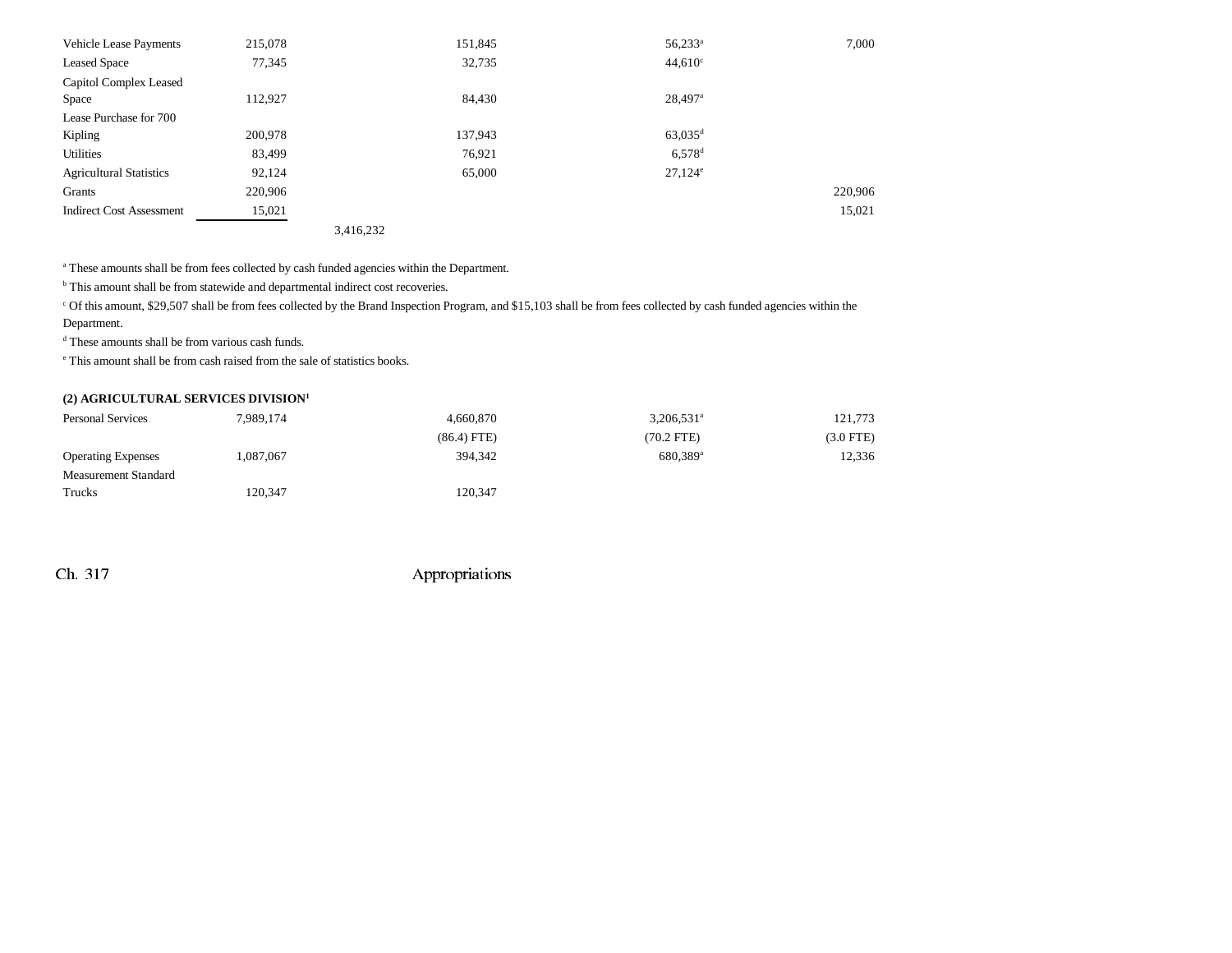## Ch. 317 Appropriations

|                                         |                           |              |           | <b>APPROPRIATION FROM</b>                                     |                |                             |                      |                                              |                                |
|-----------------------------------------|---------------------------|--------------|-----------|---------------------------------------------------------------|----------------|-----------------------------|----------------------|----------------------------------------------|--------------------------------|
|                                         | ITEM &<br><b>SUBTOTAL</b> | <b>TOTAL</b> |           | <b>GENERAL</b><br><b>FUND</b><br><b>FUND</b><br><b>EXEMPT</b> | <b>GENERAL</b> | <b>CASH</b><br><b>FUNDS</b> |                      | <b>CASH</b><br><b>FUNDS</b><br><b>EXEMPT</b> | <b>FEDERAL</b><br><b>FUNDS</b> |
|                                         | \$                        | \$           | \$        |                                                               | \$             | \$                          | \$                   |                                              | \$                             |
|                                         |                           |              |           |                                                               |                |                             |                      |                                              |                                |
|                                         |                           |              |           |                                                               |                |                             |                      |                                              |                                |
| <b>Noxious Weed</b><br>Management Grant |                           |              |           |                                                               |                |                             |                      |                                              |                                |
| Program                                 | 225,000                   |              |           | 225,000                                                       |                |                             |                      |                                              |                                |
| Diseased Livestock Fund                 | 75,000                    |              |           |                                                               |                |                             |                      | 75,000 <sup>b</sup>                          |                                |
| Horse Development Board                 | 175,000                   |              |           | 75,000                                                        |                |                             |                      | $100,000$ <sup>d</sup>                       |                                |
| Cervidae Disease                        |                           |              |           |                                                               |                |                             |                      |                                              |                                |
| Revolving Fund                          | 25,000                    |              |           |                                                               |                |                             | $25,000^{\circ}$     |                                              |                                |
| <b>Indirect Cost Assessment</b>         | 230,151                   |              |           |                                                               |                |                             | 207,741 <sup>a</sup> |                                              | 22,410                         |
|                                         |                           |              | 9,926,739 |                                                               |                |                             |                      |                                              |                                |

a These amounts shall be from fees collected for services provided.

<sup>b</sup> This amount shall be payment for damages available from the Diseased Livestock Indemnity Fund, pursuant to Section 35-50-140.5(2), C.R.S. These funds are from savings in contract personal services.

c This amount shall be payment for damages available from the Cervidae Disease Revolving Fund, pursuant to Section 35-50-114.5(4), C.R.S.

<sup>d</sup> This amount shall be from grants, donations, contributions or gifts available from the Colorado Horse Development Board, pursuant to Section 35-57.8-108, C.R.S.

#### **(3) AGRICULTURAL MARKETS DIVISION**

Personal Services 536,528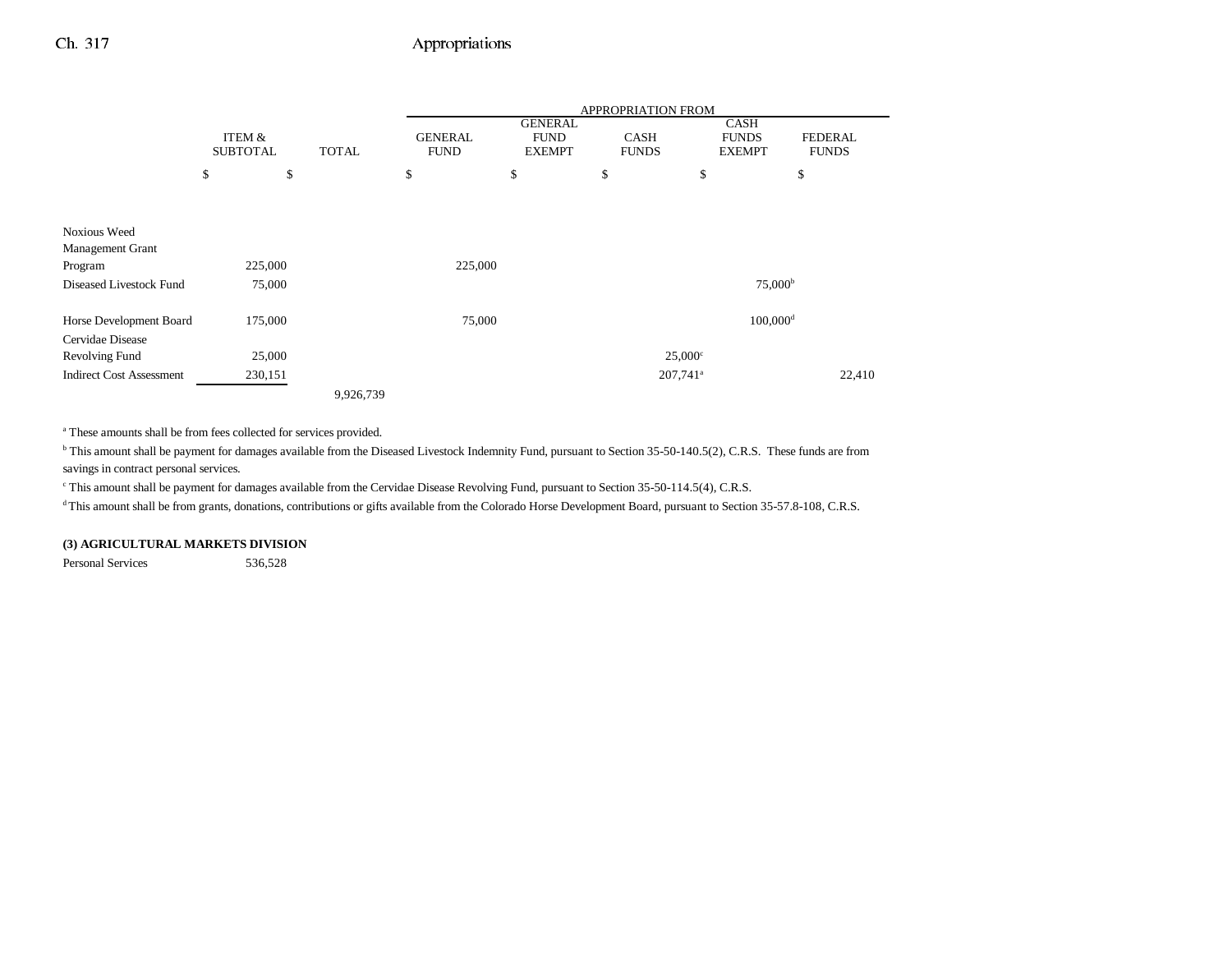|                              | $(10.7$ FTE) |         |  |                        |                           |
|------------------------------|--------------|---------|--|------------------------|---------------------------|
| <b>Operating Expenses</b>    | 109,223      |         |  |                        |                           |
| <b>Aquaculture Operating</b> |              |         |  |                        |                           |
| Expenses                     | 49,382       |         |  |                        |                           |
| Economic Development         |              |         |  |                        |                           |
| Grants                       | 67,678       |         |  |                        |                           |
|                              |              | 762,811 |  | $100.840$ <sup>a</sup> | $661,971(T)$ <sup>b</sup> |

a This amount shall be from fees for services and cash raised for economic development.

<sup>b</sup> This amount represents a transfer from the Department of Local Affairs Economic Development Program. Any amounts included in state fiscal year spending are accounted for in the Department of Local Affairs appropriation.

#### **(4) BRAND BOARD**

| <b>Brand Inspection</b>         | 2,678,691    |           |                        |
|---------------------------------|--------------|-----------|------------------------|
|                                 | 2,720,917    |           |                        |
|                                 | $(64.7$ FTE) |           |                        |
| <b>Alternative Livestock</b>    | 30,403       |           |                        |
| <b>Indirect Cost Assessment</b> | 90,755       |           |                        |
|                                 |              | 2,799,849 | 2,799,849 <sup>a</sup> |
|                                 |              | 2,842,075 | 2,842,075 <sup>a</sup> |

a This amount shall be from fees for services.

| (5) SPECIAL PURPOSE      |             |
|--------------------------|-------------|
| Wine Promotion Board     | 300,000     |
|                          | $(1.0$ FTE) |
| Vaccine and Service Fund | 51,026      |

Ch. 317 Appropriations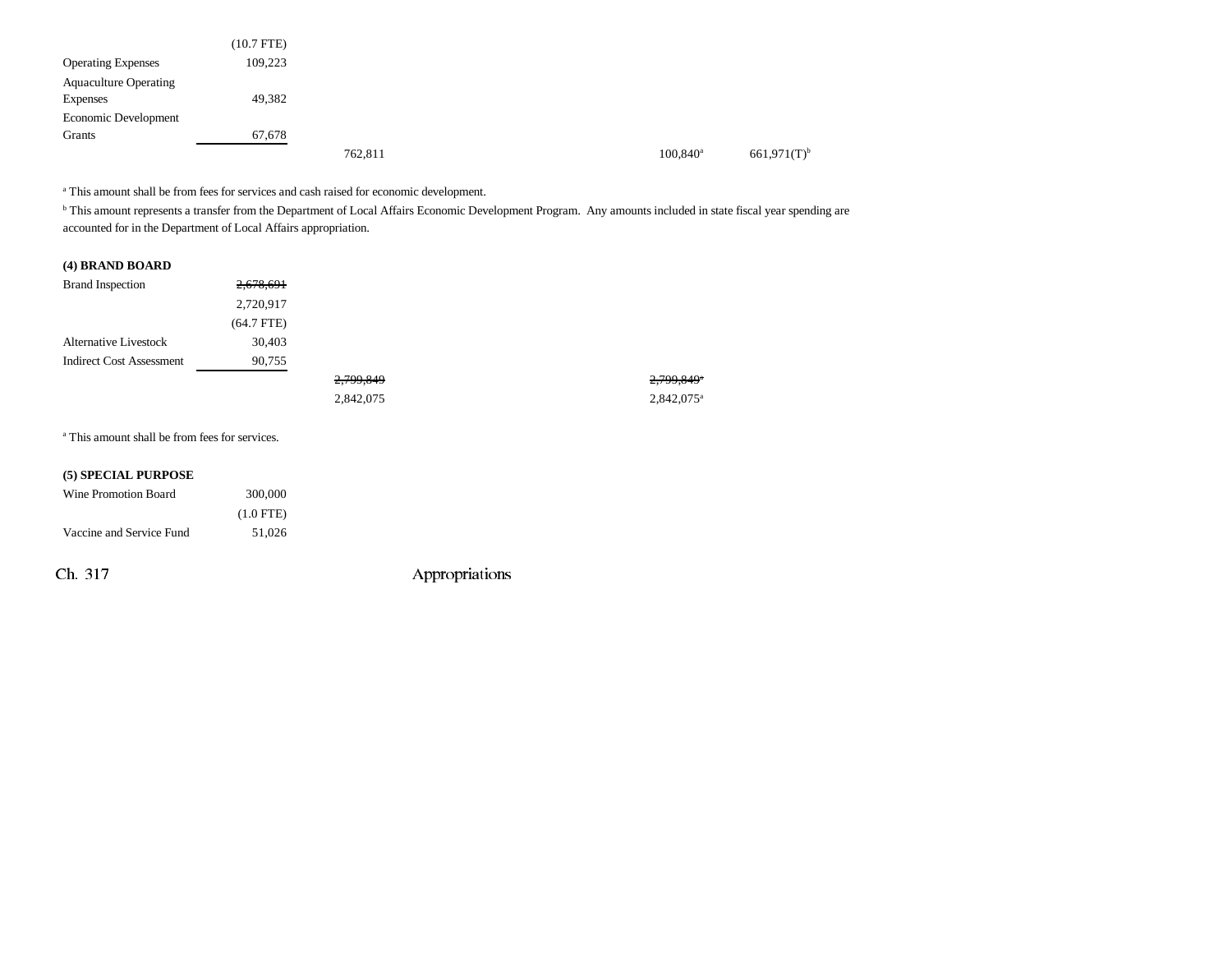## Ch. 317 Appropriations

|                                 |                           |        |                                               | <b>APPROPRIATION FROM</b> |                                                |                      |                                                                      |                  |  |  |
|---------------------------------|---------------------------|--------|-----------------------------------------------|---------------------------|------------------------------------------------|----------------------|----------------------------------------------------------------------|------------------|--|--|
|                                 | ITEM &<br><b>SUBTOTAL</b> |        | <b>GENERAL</b><br><b>TOTAL</b><br><b>FUND</b> |                           | <b>GENERAL</b><br><b>FUND</b><br><b>EXEMPT</b> |                      | CASH<br><b>CASH</b><br><b>FUNDS</b><br><b>FUNDS</b><br><b>EXEMPT</b> |                  |  |  |
|                                 | \$                        | \$     |                                               | \$                        | \$                                             | \$                   | \$                                                                   | \$               |  |  |
|                                 |                           |        |                                               |                           |                                                |                      |                                                                      |                  |  |  |
| <b>Brand Estray Fund</b>        |                           | 94,050 |                                               |                           |                                                |                      |                                                                      |                  |  |  |
| <b>Indirect Cost Assessment</b> |                           | 15,417 |                                               |                           |                                                |                      |                                                                      |                  |  |  |
|                                 |                           |        | 460,493                                       |                           |                                                | 425,843 <sup>a</sup> |                                                                      | $34,650^{\rm b}$ |  |  |

<sup>a</sup> This amount shall be available pursuant to Section 35-29.5-105, C.R.S., and Section 35-50-146, C.R.S., and from fees for services. For purposes of complying with the limitation on state fiscal year spending imposed by Article X, Section 20 of the State Constitution, these moneys are included for informational purposes as they are continuously appropriated by a permanent statute or constitutional provision.

b This amount shall be available from reserves in the Brand Estray Fund, pursuant to Section 35-53-110, C.R.S.

## **TOTALS PART I (AGRICULTURE)<sup>2, 3, 4</sup>** \$17,366,124 \$7,416,752 \$8,299,493 \$1,222,965<sup>a</sup> \$426,914 \$17,408,350 \$8,341,719

a Of this amount, \$1,013,315 contains a (T) notation.

**FOOTNOTES** -- The following statements are referenced to the numbered footnotes throughout section 2.